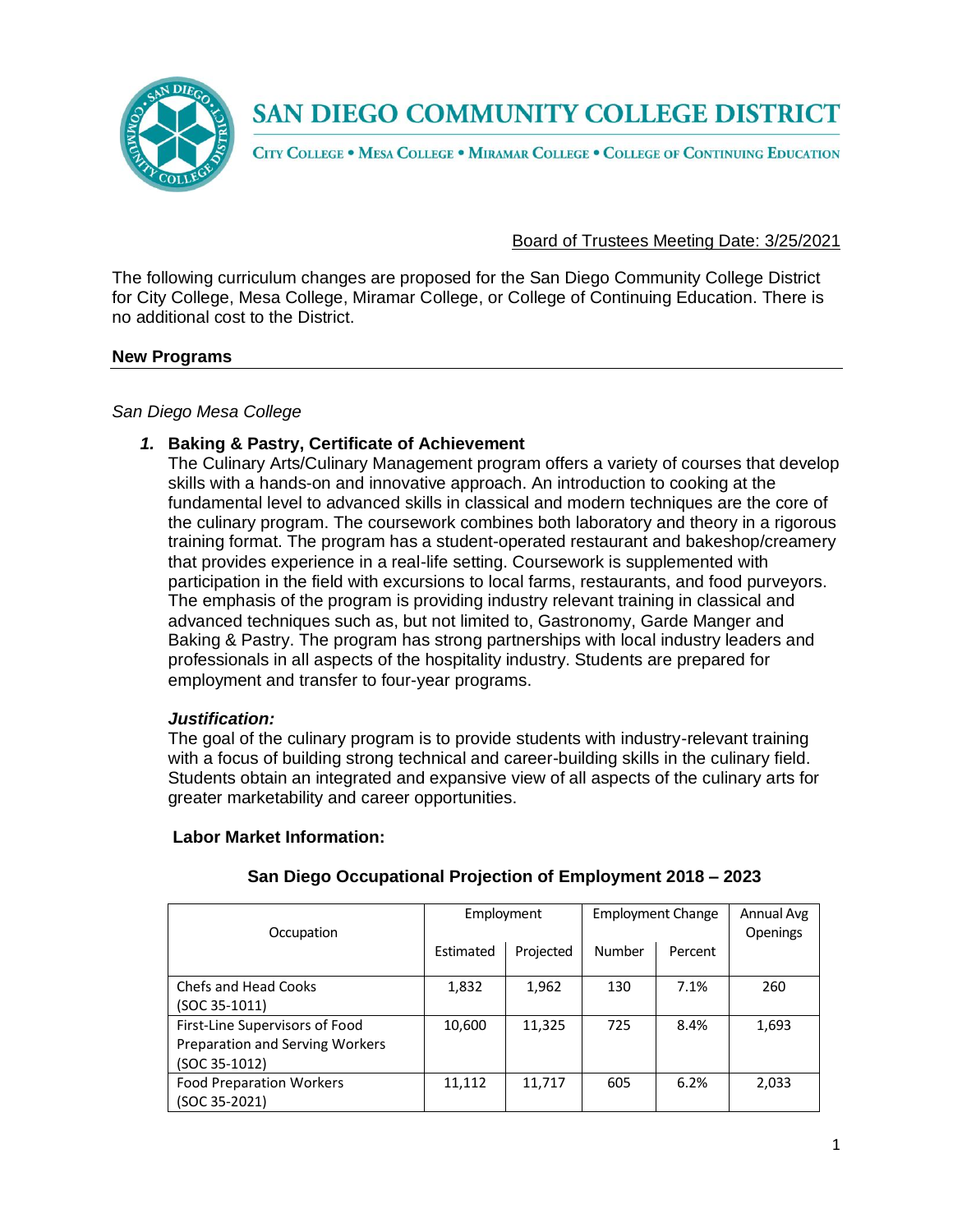

CITY COLLEGE . MESA COLLEGE . MIRAMAR COLLEGE . COLLEGE OF CONTINUING EDUCATION

| Occupation      | Employment |           | <b>Employment Change</b> |         | Annual Avg<br>Openings |
|-----------------|------------|-----------|--------------------------|---------|------------------------|
|                 | Estimated  | Projected | Number                   | Percent |                        |
| <b>Bakers</b>   | 3,578      | 3,873     | 295                      | 9.4%    | 583                    |
| $(SOC 51-3011)$ |            |           |                          |         |                        |

Source: Centers of Excellence Supply and Demand table, <http://coeccc.net/Supply-and-Demand.aspx>

Advisory Committee Approval: 10/13/2020 Regional Consortia Recommendation: 1/8/2021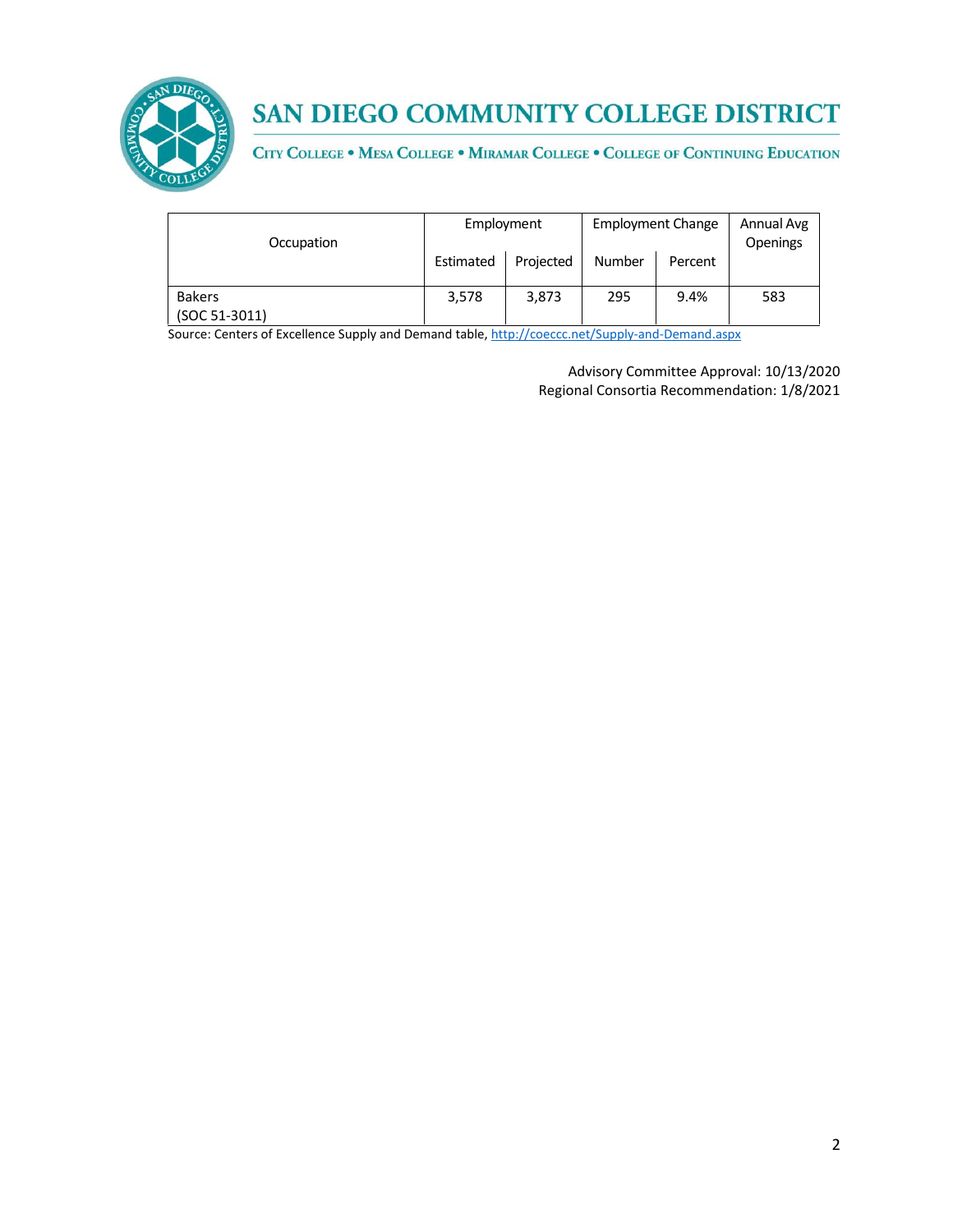

CITY COLLEGE . MESA COLLEGE . MIRAMAR COLLEGE . COLLEGE OF CONTINUING EDUCATION

## **Program Revisions**

*San Diego Mesa College*

## **1. Anthropology, Associate of Arts**

- **Changes** 
	- i. Add ANTH 130 and ANTH 140 to Restricted Electives